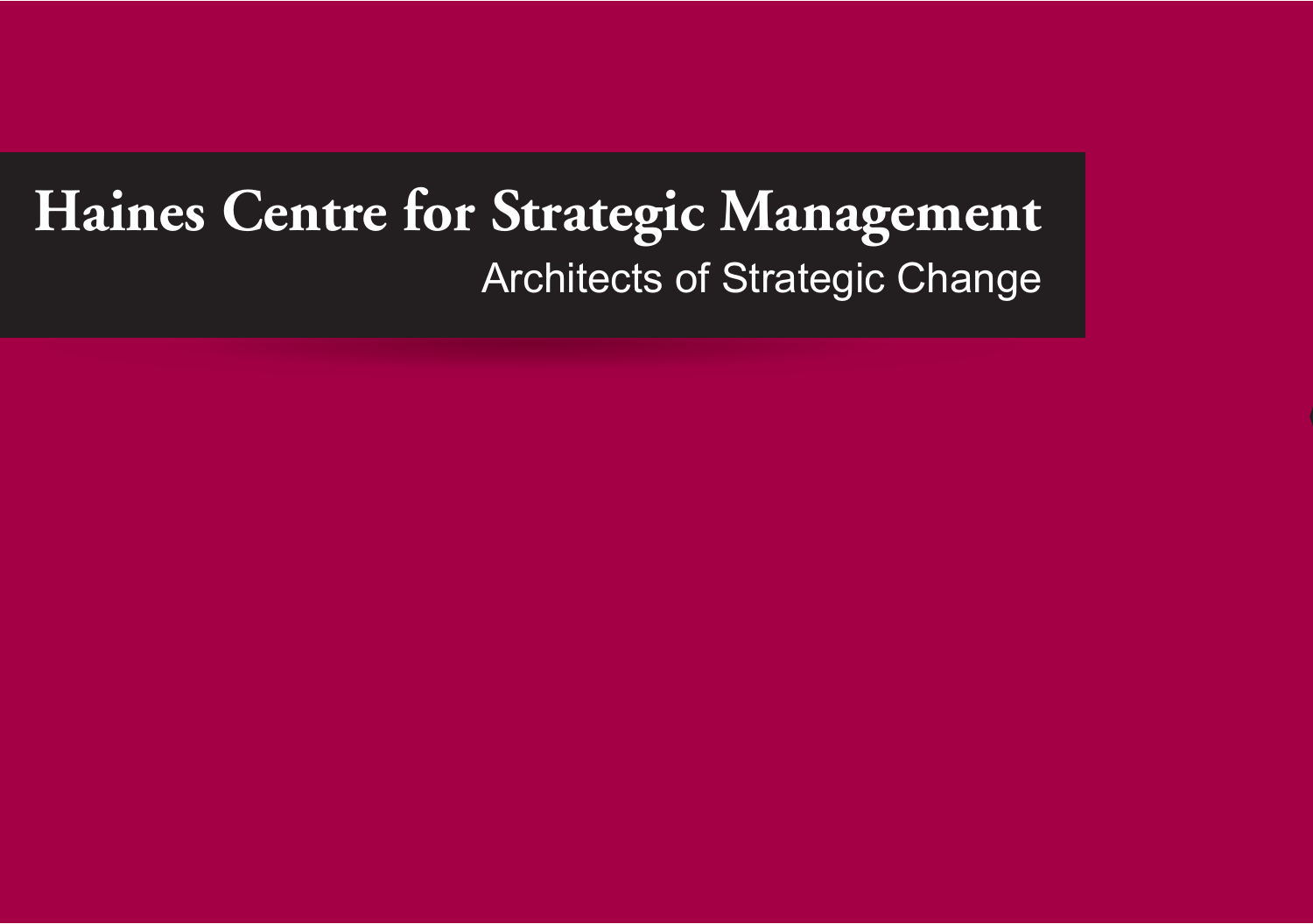# **Our Purpose**

We help organizations achieve their strategic goals by:

## $\checkmark$

clarity of purpose

### $\checkmark$

successful implementation

### **Sustaining**

high performance over the long term



#### **Asia Office**

3 Raffles Place #07-01 • Singapore 048617 **T:** +65-63322033 **E:** info@hainescentreasia.com www.HainesCentreAsia.com

#### **Global HQ**

946 Redbud Road • Chula Vista, CA 91910, USA **T:** +1-619-6633631 **E:** info@hainescentre.com www.HainesCentre.com

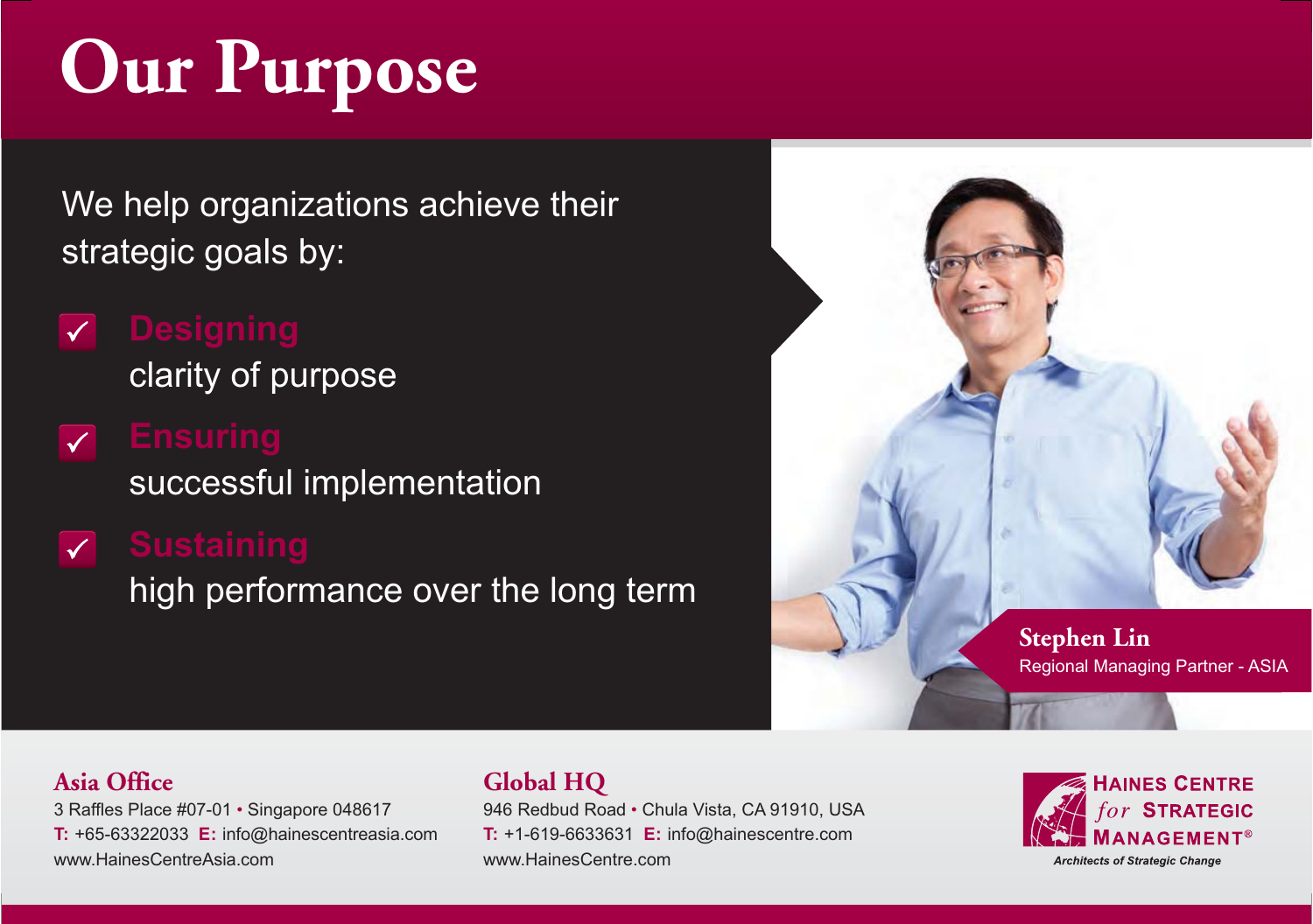## **Our Services**

We *facilitate* and *consult* strategically in strategic planning, strategy implementation and systemic optimization.



We *train* and *develop* senior management in strategic thinking, planning and management, using adult experiential learning.

**2**

We *coach* key managers throughout the strategic management process.



All this is supported by our best practices. Our partners are committed to continuous learning. They stay up-to-date on the latest in the field and help apply it to your organization in practical ways.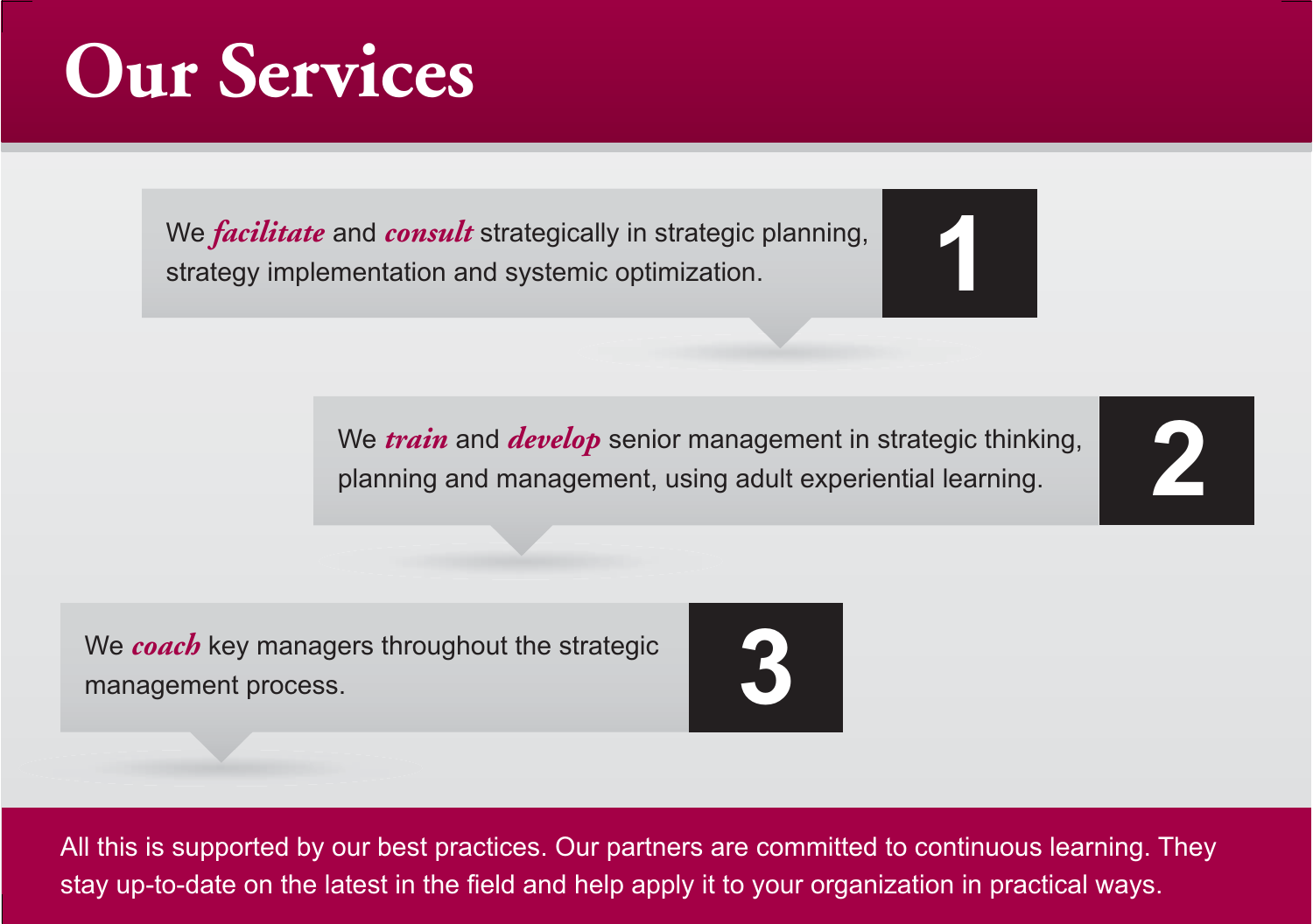## **Why Hire the Centre?**

Our competitive advantage is yours too. We give you:

#### You get the elegant simplicity of our Systems Thinking Approach™ to achieve and sustain superior business results.**Superior Results:**  You get our knowledge, skills, materials and methodology to develop your own Strategic Management expertise. **Knowledge Transfer:**  You get the expertise and reach of large, well-known consulting and training firms, without their overhead costs. **Greater Value:**

#### **Asia Office**

3 Raffles Place #07-01 • Singapore 048617 **T:** +65-63322033 **E:** info@hainescentreasia.com www.HainesCentreAsia.com

#### **Global HQ**

946 Redbud Road • Chula Vista, CA 91910, USA **T:** +1-619-6633631 **E:** info@hainescentre.com www.HainesCentre.com



**Architects of Strategic Change**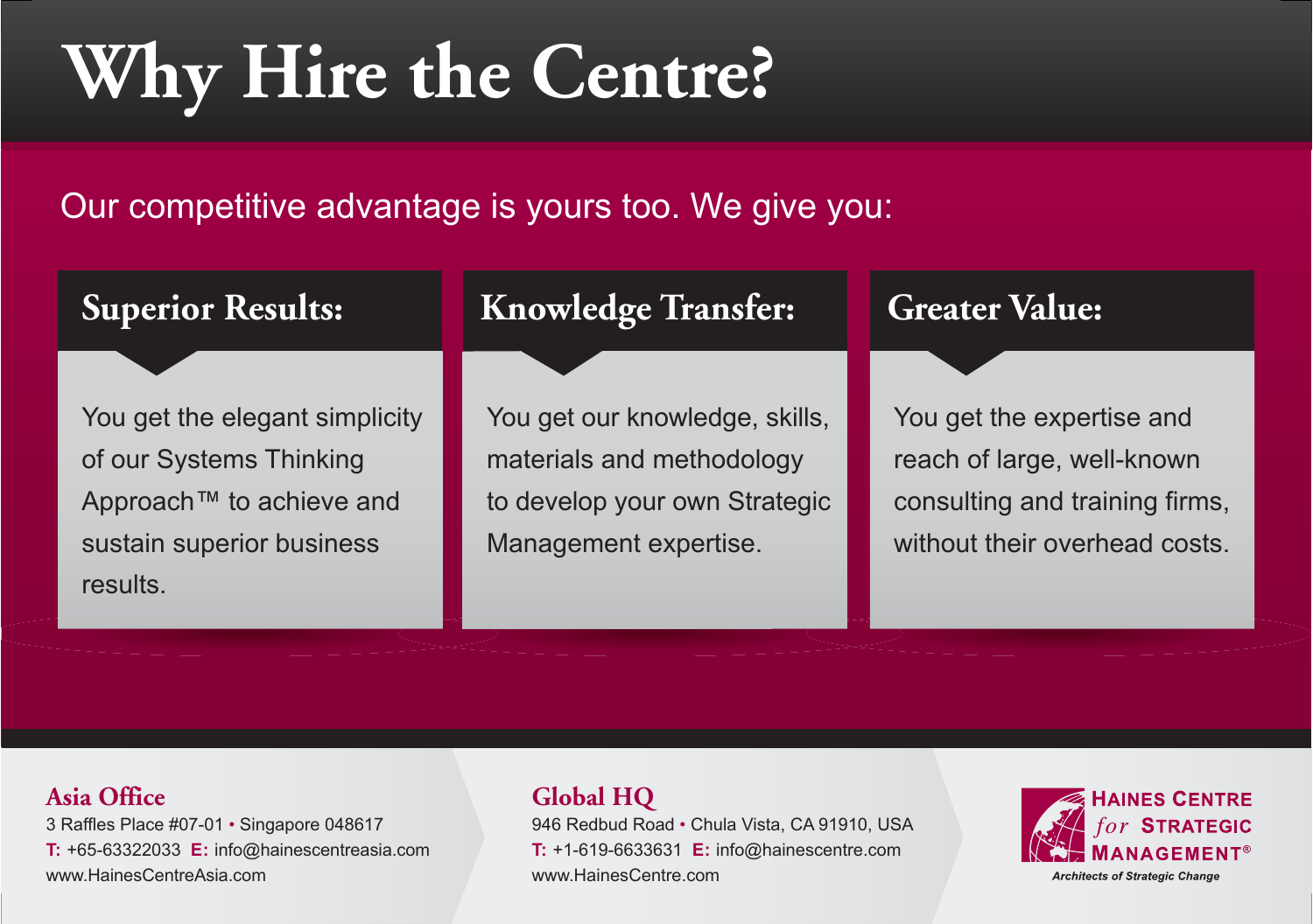# **We Give You a Competitive Edge**

This will be Your Quadruple Bottom Line.

| $\left( 1 \right)$                      | <b>To Customers:</b> | You stand out                         |
|-----------------------------------------|----------------------|---------------------------------------|
| $\left( 2\right)$                       | To Employees:        | You inspire success                   |
| $\begin{array}{c} \hline 3 \end{array}$ | To Shareholders:     | You grow value consistently           |
| $\left(4\right)$                        | <b>To Society:</b>   | You embody good corporate citizenship |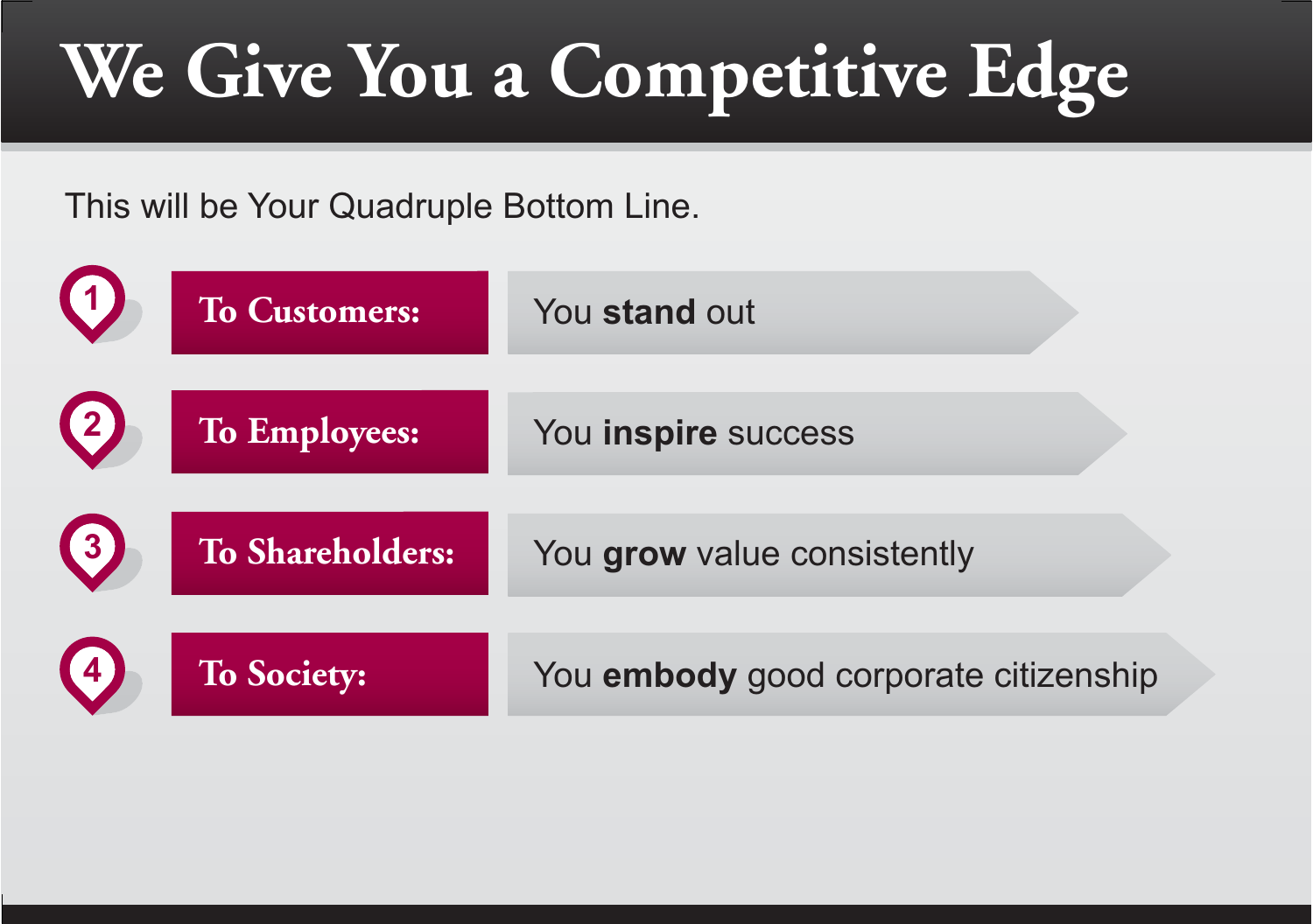## **Who are We?**

- We are a leading-edge, global team  $\vert\hspace{-.025in}\sqrt{\phantom{a}}\hspace{-.025in}\vert$ of strategic management consultants, facilitators and trainers.
- We are renowned for our universal  $\vert \checkmark \vert$ and practical application of systems thinking principles.
- We make a meaningful, sustained  $\vert\checkmark\vert$ difference for ourselves, our clients and our communities.

### **Our Global Alliance of Master Consultants**



#### **Asia Office**

3 Raffles Place #07-01 • Singapore 048617 **T:** +65-63322033 **E:** info@hainescentreasia.com www.HainesCentreAsia.com

#### **Global HQ**

946 Redbud Road • Chula Vista, CA 91910, USA **T:** +1-619-6633631 **E:** info@hainescentre.com www.HainesCentre.com



**Architects of Strategic Change**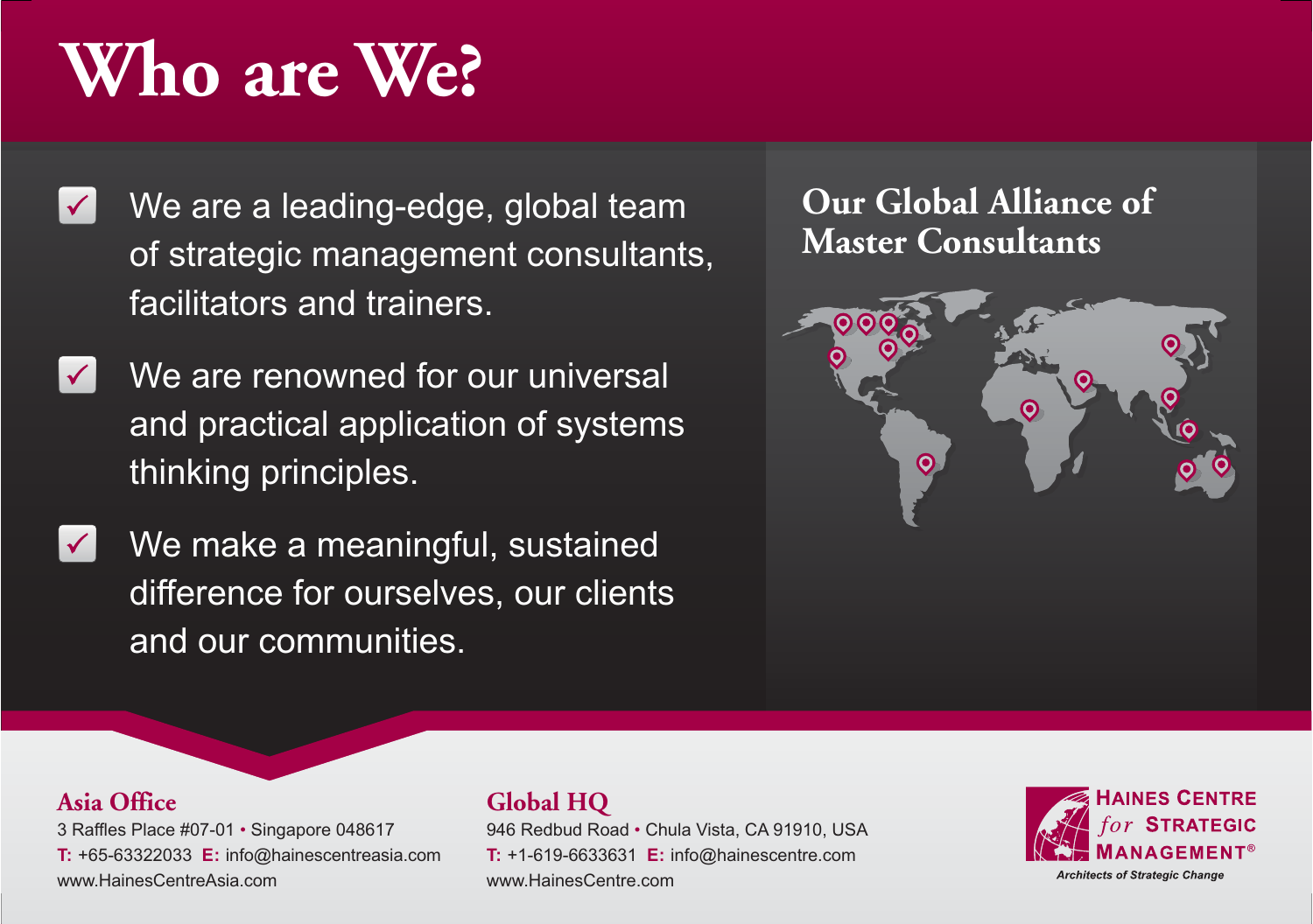## **We Focus on Strategic Management**

We focus on strategic management to ensure your organization stays competitive and relevant over the long term, even in tough and unpredictable business environments. We have a proven record of success working with CEOs, boards and executives.

Using our Strategic Management System, you will build a lasting culture of results and strategic success.